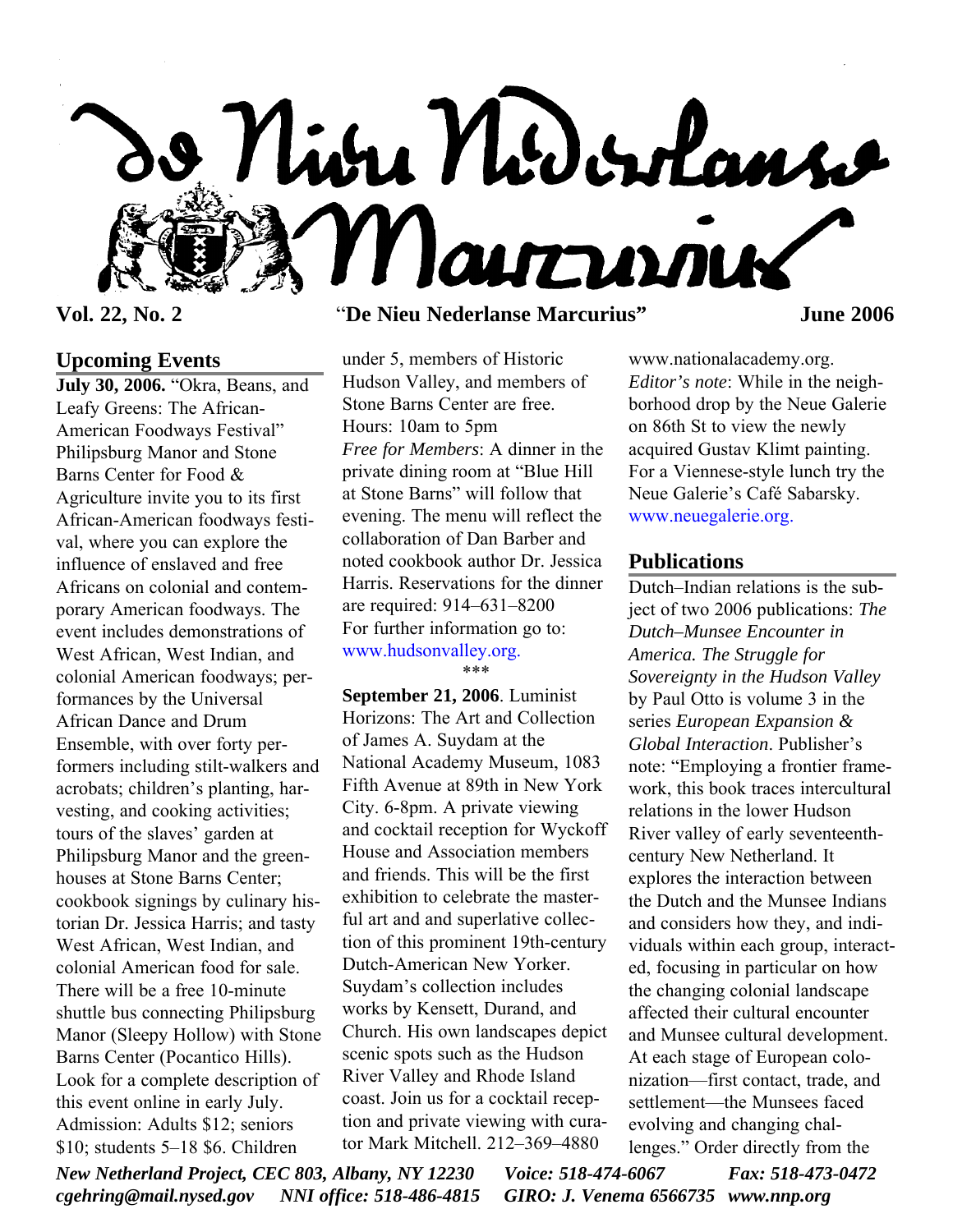## **De Nieu Nederlanse Marcurius 2**

#### publisher for a 15% discount. www.berghahnbooks.com NB: Otto's work was the winner of the 1998 Hendricks Award. **\*\*\***

*The Shame and the Sorrow: Dutchamerindian Encounters in New Netherland* in the *Early American Studies* series of the University of Pennsylvania Press. Publisher's note: "The Dutch... had come to the New World as traders, not expecting to assume responsibility as the sovereign possessor of a conquered New Netherland. They did not intend to make war on the native peoples around Manhattan Island but they did; they did not intend to help destroy native cultures but they did; they intended to be overseas the tolerant, pluralistic, and antimilitaristic people they thought themselves to be—and in so many respects were—at home, but they were not." For further information go to: www.upenn. edu/pennpress/book/14241.html. Also, Amazon is carrying extensive excerpts from selected chapters as well as the TOC and index. \*\*\*

Looking for a compact reader containing European context for the New Netherland period? *Early Modern Europe, An Oxford History* edited by Euan Cameron "...offers a new kind of introduction to Europe between 1500 and 1800. 'Early modern' is the term used by historians for the period between the end of the Middle Ages and the start of the nineteenth century. It is a description born of hindsight. Europe was traveling towards something we recognize, called 'modernity': the journey was begun, but not finished." For reviews and excerpts go to

Amazon.com. If you decide to purchase from Amazon remember to enter Amazon via our website, for which the NNI receives a gratuity. \*\*\*

Of interest to teachers and students: *New York Was Always a Global City: The Impact of World Trade on Seventeenth-Century New Amsterdam* by Dennis Maika, in the OAH Magazine of History; Apr. 2004, Vol. 18 Issue 3, p. 43–45. New York has always been a "global" city if people enjoy that adjective the way it is presently being used. "Global" suggests a connection to a wider world; "globalization" is offered to characterize one's current "interconnected system." But the world's interconnectedness is not a new phenomenon. The "world that trade created" has existed for centuries. An awareness of a unique type or degree of globalization before the post Cold War era opens up new opportunities for teaching American history, and offers to teachers and students new ways to consider current issues using the historical past. This new view is especially relevant to the colonial period in American history and to the history of New York in particular. From its earliest beginnings as Dutch New Amsterdam, New York's involvement in global commerce had an impact on the people who lived and worked in the city. Dennis is a 1996 recipient of the Hendricks Manuscript Award for Commerce and Community: Manhattan Merchants in the Seventeenth Century (Ph.D. dissertation, New York University, 1995)

Full text of this article is available online through school, public and

academic libraries in New York State which subscribe to the NOVEL Database program. It is also available to New York State resident borrowers from the New York State Library. Others may find it through their own libraries' online electronic resources program.

## **News from the NNI**

**A Smashing Success!** Comments and emails from attendees at *From De Halve Maen to KLM: Four Hundred Years of Dutch-American Exchange*, the joint conference of the American Association for Netherlandic Studies and the New Netherland Institute held in Albany June 8–10 are very positive. The program was sponsored in part by *De Nederlandse Taalunie*, the Peck Stacpoole Foundation and The Consulate General of the Netherlands in New York. We are finalizing the administrative follow-up, paying bills and getting the financial accounts in order. In summary, there were over 200 participants, 67 speakers, 19 sessions, 2 workshops, 8 local events, 2 dinners, and a reception. Highlights from participants' comments include the breadth and depth of session offerings, the knowledge and scholarship of the speakers, the camaraderie that developed over the three days and, the exposure to information from other disciplines. Standing room only sessions covered *Art in the 17th Century: Current Issues* and *Knickerbocker New York*. David Pinto and Russell Shorto, our two keynote speakers gave us their very different impressions of life in The Netherlands today. We were pleased that Mrs.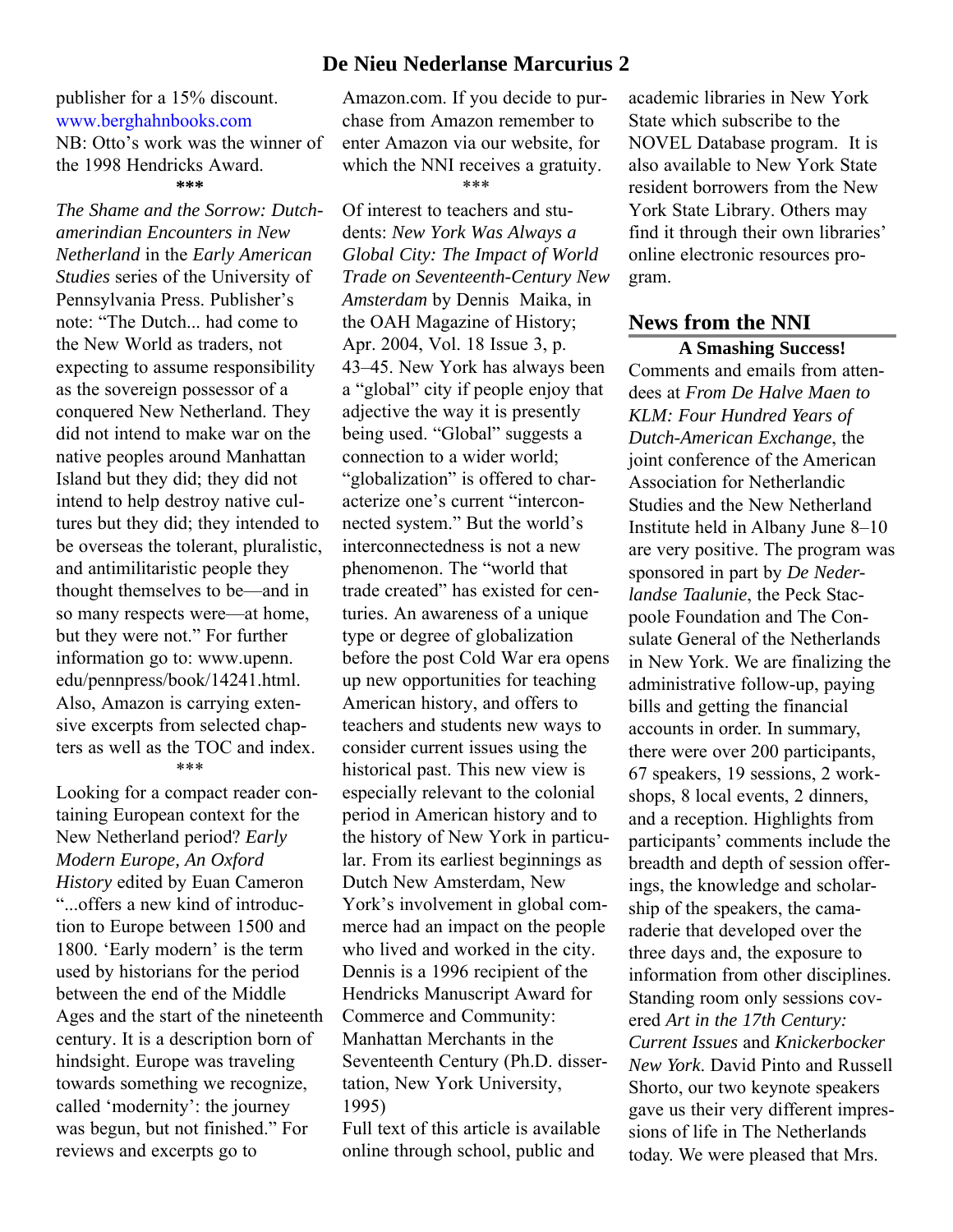Cora Minderhoud, Consul General of the Netherlands in New York, Mrs. Gabriella Sancisi, Consul for Press and Cultural affairs, Mrs. Barbara Fratianni, Executive Director of the Hudson–Fulton– Champlain Quadricentennial [HFCQ] Commission, Mrs. Alison Lynch, Assistant Director, HFCQ Commission, Mrs. Carole Huxley, Deputy Commissioner for Cultural Education, Education Department, and Mrs. Loretta Ebert, Director of the New York State Library, Research Library were able to join us during the conference. A university press has expressed interest in publishing the papers from the conference. Speakers are asked to submit their papers to Charles Gehring by July 15th. We have a few copies of the final program left. If you would like a copy or would like to get in touch with one of the speakers or moderators, please contact Marilyn Douglas NNI Associate at 518–408–1212 or email: mdouglas@mail.nysed.gov \*\*\*

The 2006 Alice P. Kenney Award was presented to Russell Shorto, author and contributing writer at the New York Times Magazine, on June 9 in conjunction with the joint conference of the American Association for Netherlandic Studies and the New Netherland Institute held in Albany June 8–10.

This Award was established in honor of Alice P. Kenney, a distinguished scholar of the early period of American history and of the Dutch contribution to American society. This Award enables the New Netherland Institute to award an annual prize of \$500 to an individual or group which has made a significant contribution to colonial

# **De Nieu Nederlanse Marcurius 3**

Dutch studies and/or has encouraged understanding of the significance of the Dutch colonial experience in North America by research, teaching, writing, speaking, or in other ways. Russell's book *"The Island at the Center of the World: the Epic Story of Dutch Manhattan & the Forgotten Colony that Shaped America"* has been instrumental in bringing the story of New Netherland to the general public and encouraging interest in this period.

### **Websites**

The newly-constructed website of New York State's *Hudson-Fulton-Champlain Quadricentennial Commission* opens with the following invitation: "2009 will be a watershed year, marking the 400th anniversary of Hudson and Champlain's voyages along the river and lake that bear their names -- and the 200th anniversary of Fulton's successful steamboat voyage and establishment of steam commerce on the Hudson River. From the Canadian border to New York harbor, a wealth of exciting events and activities is being planned for you. We invite you to join this spectacular extravaganza that will draw people from all over the world." Follow the activities as we approach 2009 by going to: www.exploreny400.com. **\*\*\***

If you are unable to celebrate Rembrandt's 400th birthday in Amsterdam this year, consider going to www.rembrandt400.com. It's a state-of-the-art website, featuring events, activities, performances, tours, and exhibits all in your choice of five European languages.

### **Reunions**

The 80th annual meeting and reunion of the **Association of Blauvelt Descendants** will be held September 15 & 16, 2006 at the Tappan Reformed Church in Tappan, NY at 32 Old Tappan Road. Tel: 845–359–1694. The ABD has reserved a block of rooms at the Holiday Inn Hotel on 3 Executive Blvd. in Suffern, NY 10901. Tel: 845–357–4800. For special room rate register by August 20th. www.holidayinnsuffern.com. For further information go to: www.blauvelt.org. \*\*\*

The **Wyckoff Association** has announced that the 2006 reunion in Springfield, Illinois has been canceled. The action is the result of a survey in which Wyckoff cousins expressed a majority interest in holding a reunion every other year rather than every year, with spring and summer more popular than fall. The next Wyckoff House and Association Reunion will be held in New York in late spring or early summer 2007 to celebrate the ground-breaking for the Wyckoff Durling Barn. For further information go to: www.wyckoffassociation.org.

### **Save the date**

Although most historical-minded people will be celebrating the founding of Jamestown in 2007, be aware that 24 March will be the 400th anniversary of the birth of Michiel Adriaensz de Ruyter in Vlissingen, Zeeland. After his death in combat off the coast of Sicily in 1676, Louis XIV ordered guns along the coast to salute the passing of the ship bearing his remains back to the Netherlands.